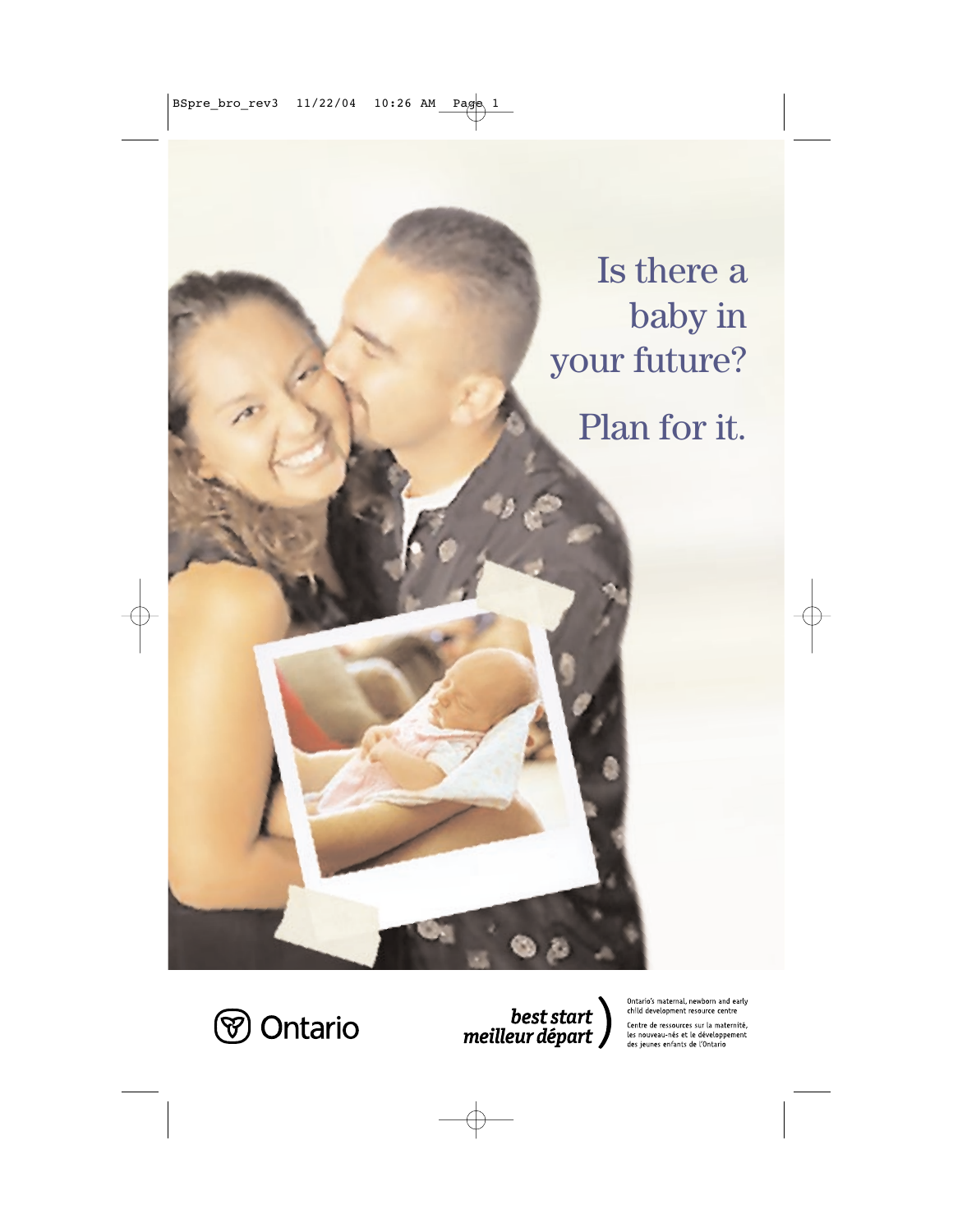

*You plan for school, work, holidays and even your retirement. What about your baby? Parenting begins long before your baby is conceived.* 

*Babies begin to develop even before women know they are pregnant. This means that the time to prepare for your baby's health is before you even get pregnant. There are things that both men and women can do to improve the health of their future children.* 

*If you feel ready to start a family, read this brochure and talk to your health care provider. Ideally, begin planning for your pregnancy 3 months in advance.*

# Parenting – decisions, decisions

- ❖ *Am I ready to be a parent?*
- ❖ *Do I know how much a child will change my life?*
- ❖ *Do I know what it costs to raise a child?*



Both joys and challenges come with parenting. Mixed feelings about becoming a parent are normal. Talk to family, friends and other parents. Start discussing how you might deal with the emotional, physical and financial changes that parenthood brings. This will help you make decisions that are right for you.

Some couples take a long time to get pregnant. Talk to your health care provider if you are concerned.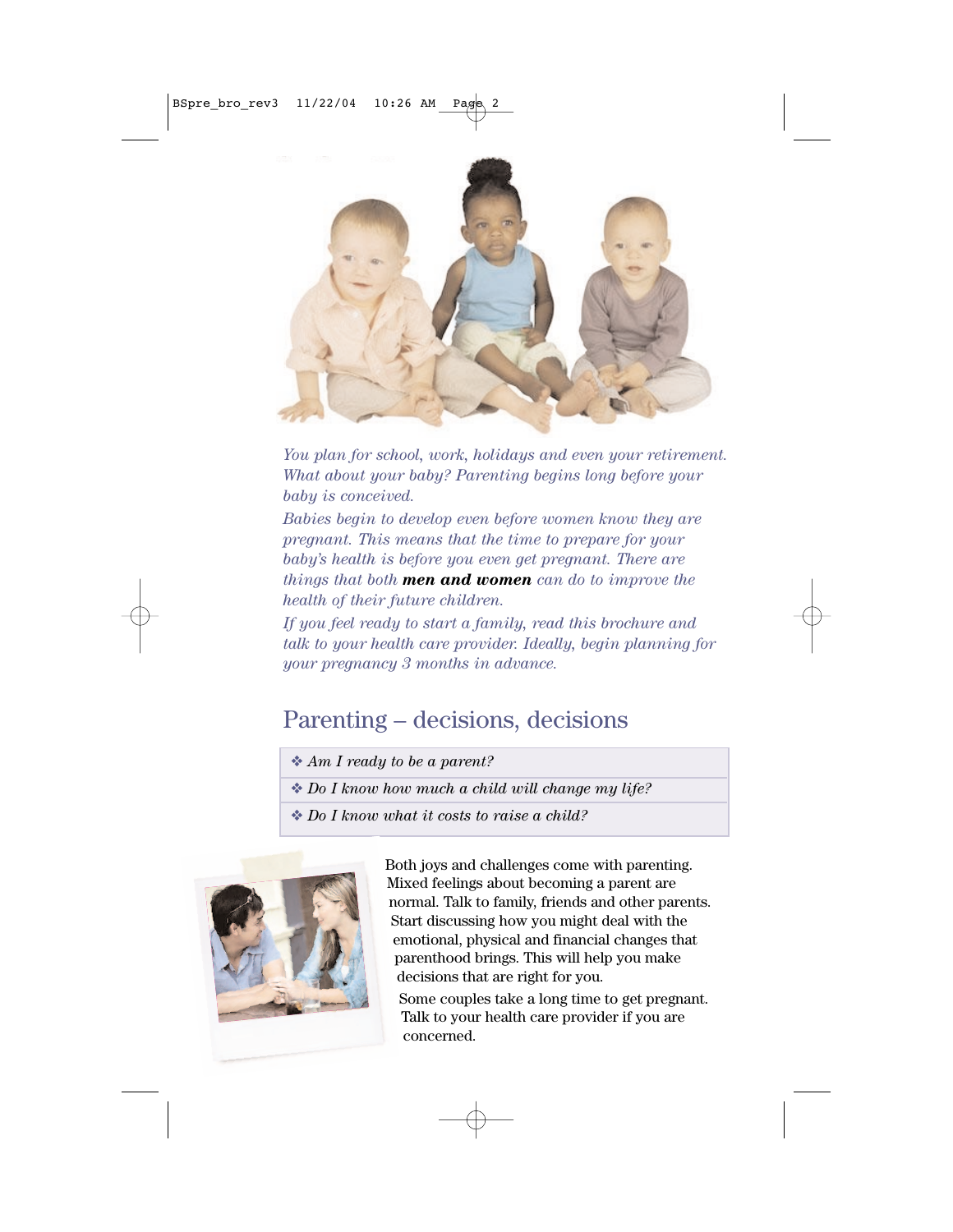### Stress – no friend to either sperm or egg

#### ❖ *Do I sleep well?*

❖ *Is the time I spend at work and at home balanced?* 

❖ *Do I have support and get the help I need when I feel stressed or depressed?* 

Too much stress can make it hard to follow good health habits. It can also keep a pregnancy from happening. Find ways to decrease your stress and talk about your feelings with others.



Most people need 7 to 9 hours of sleep each night. Getting enough sleep is one of the steps to managing stress. Regular physical activity and healthy eating help, too. Learn the signs of stress and depression. Know who you can call for help.

If you or your partner has a history of depression, talk to your health care provider before pregnancy. A history of depression can increase your risk of depression during pregnancy and after the birth of the baby.

### Physical Activity – on the move

- ❖ *Do I participate in endurance, flexibility and strength exercises each week?*
- ❖ *Am I physically active for at least 60 minutes 4 to 7 days a week (even in ten minute increments)?*

Regular physical activity before pregnancy can make it easier to stay active during pregnancy. It increases the odds that your baby will be a healthy weight at birth. But try not to go overboard. Too much exercise can make it harder to get pregnant. Walking and using the stairs instead of the elevator are a healthy start. For more information access the Canadian Physical Activity Guidelines at http://www.hc-sc.gc.ca/hppb/paguide/index.html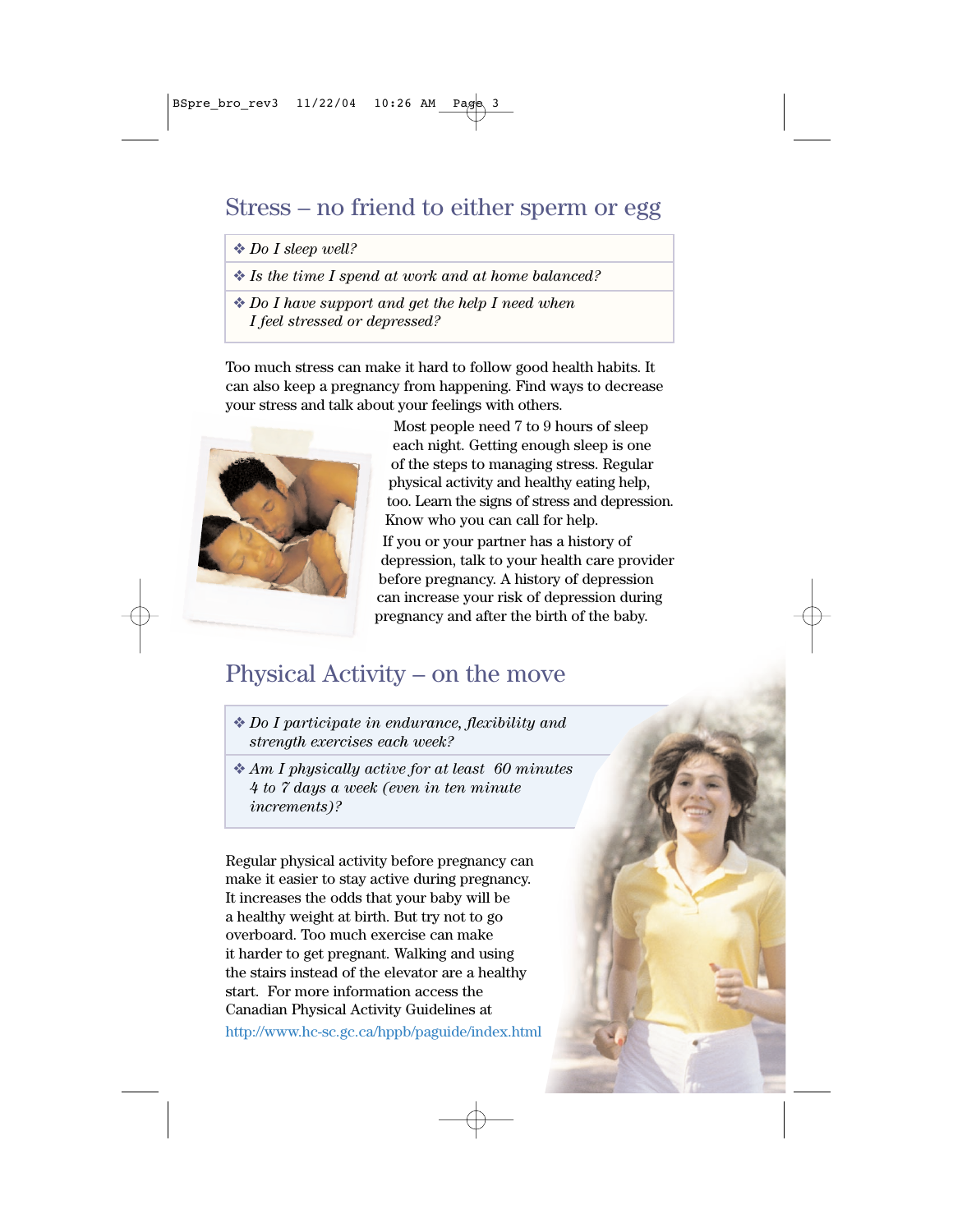# Nutrition – balance and building blocks

❖ *Do I eat healthy meals and snacks most of the time?*

❖ *Do I take a folic acid supplement?* 

❖ *Am I a healthy weight?*

A daily balance of fruit, vegetables, grains, dairy products and protein foods, for both men and women, help build healthy sperm and eggs. For more detailed information refer to Canada's Food Guide to Healthy Eating, at http://www.hc-sc.gc.ca/hpfb-dgpsa/ onpp-bppn/food\_guide\_rainbow\_e.html



Women in their child-bearing years also need to take a multi-vitamin containing 0.4 milligrams of folic acid every day to help prevent birth defects of the spine and brain. If you've had a problem with overeating or extreme dieting, now is the time to address this health concern, *before you get pregnant*. Underweight or overweight women may have difficulty getting pregnant. Talk to your health care provider about healthy eating, physical activity and how to reach your best weight.

# Smoking – no more "ifs" "ands" or "butts"

- ❖ *Do I smoke?*
- ❖ *Is my home smoke-free? Do guests smoke outside?*
- ❖ *Do I stay away from second-hand smoke?*



A man's sperm is affected by smoking. A smoker's sperm has a harder time fertilizing a woman's egg to create a pregnancy. Being in a smoke filled room can have the same effect. Smoking during pregnancy can cause a baby to be born too soon or too small.

Give yourself some time to quit before pregnancy. The first few weeks are the hardest. Work with your health care provider or a local 'quit smoking' program to achieve your goal of being smoke-free. Being smoke-free means your baby will have fewer breathing problems and ear infections. You will also reduce the risk of Sudden Infant Death Syndrome (crib or cot death).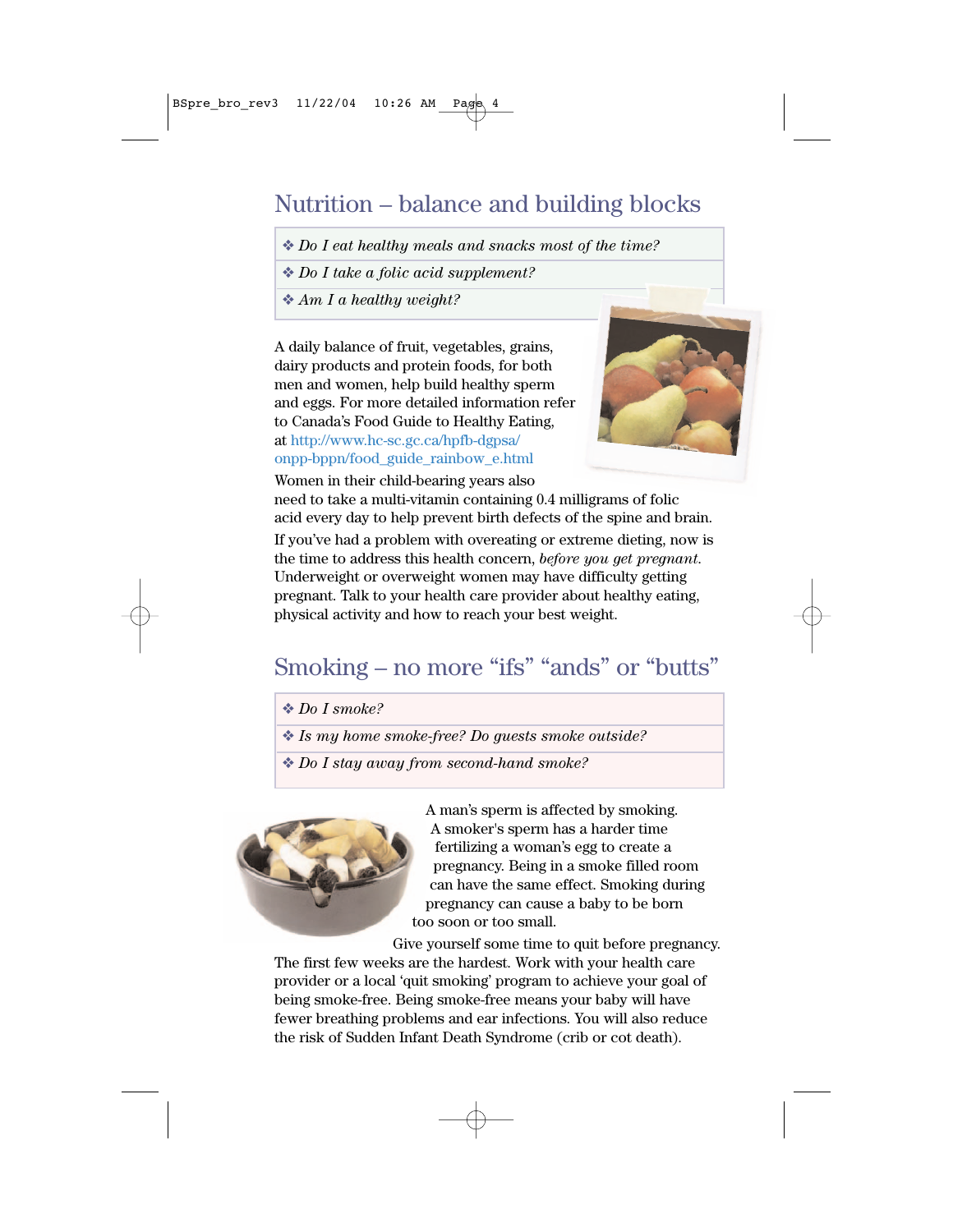## Caffeine, Drugs and Alcohol – powerful extras

- ❖ *Do I need to reduce my intake of caffeine?*
- ❖ *Have I talked to my health care provider and/or pharmacist about the prescription and over-the-counter drugs I may be using?*
- ❖ *Do I avoid alcoholic drinks?*
- ❖ *Do I use recreational drugs such as marijuana or cocaine?*

Too much caffeine may result in a baby being born underweight or with birth defects. While planning a pregnancy and during pregnancy limit your caffeine intake to 300 milligrams  $(1<sup>1</sup>/<sub>2</sub>$  cups of coffee) a day. Cut back on all sources of caffeine: coffee, tea, colas, chocolate and some prescription and over-the-counter drugs.

Some prescription and over-the-counter drugs may make it harder for pregnancy to happen or may cause problems during pregnancy. Find out if the drugs you are taking can be continued during pregnancy. You may need to change the dosage, stop using the drug, or change to a different drug before planning a pregnancy.

It is safer to stop drinking alcohol and using recreational drugs before planning a pregnancy. Alcohol can affect a man's sperm. No known amount of alcohol is safe during pregnancy. Alcohol use during pregnancy is the leading cause of brain damage in children. Recreational drugs can lead to birth defects and learning disabilities. If you have questions about the amount of alcohol or drugs you take call Motherisk at 1-877-327-4636.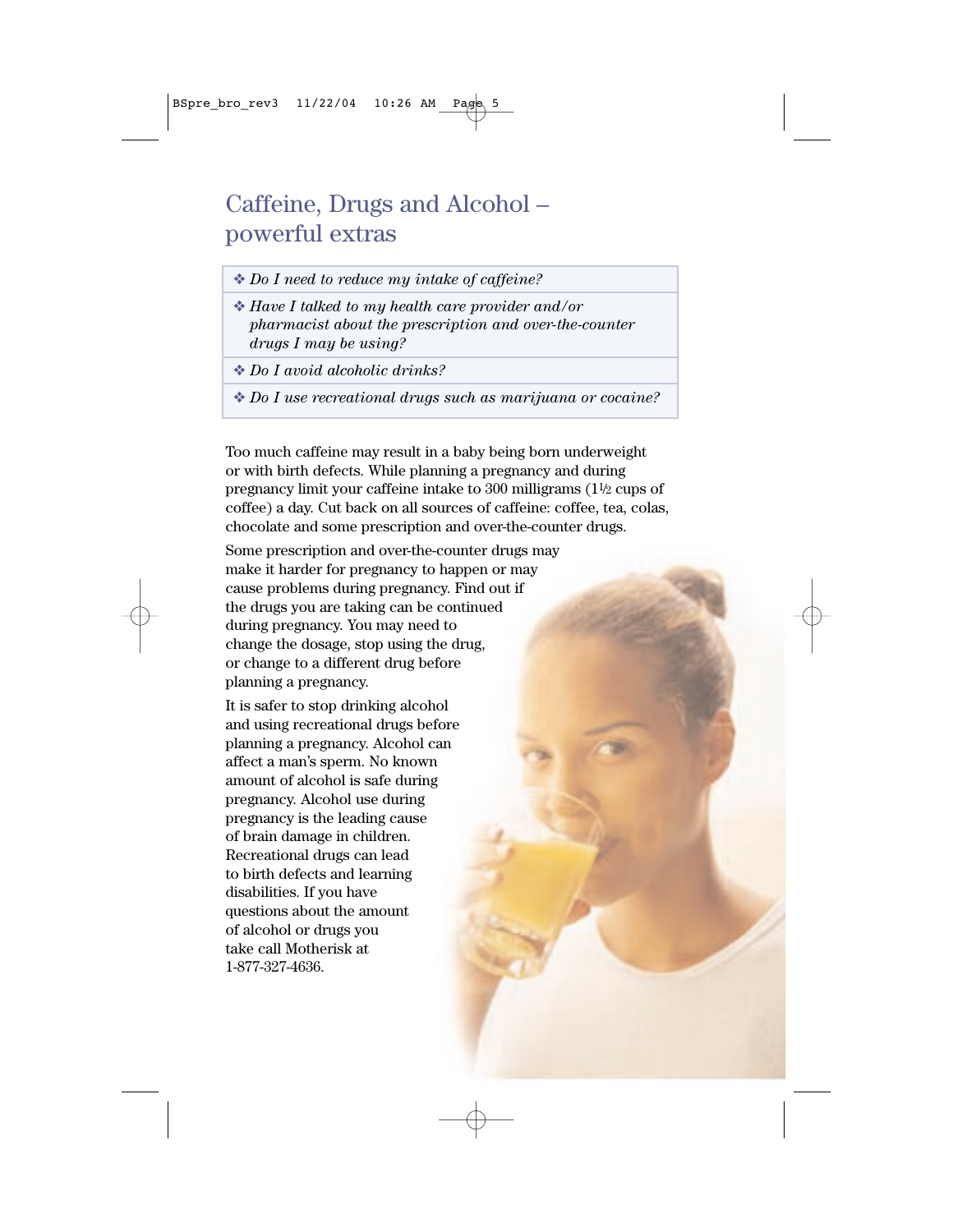## Family and Friends – ties that matter

❖ *Do I know the health history of my family and my partner?* 

❖ *Do I have people to share my feelings with?* 

❖ *Do I feel safe both physically and emotionally?* 



Health problems can be passed on through families. Find out the medical histories on both sides of the family. If you know of any physical, mental or other health problems such as cystic fibrosis, sickle cell anemia or Downs syndrome, you may want to talk to a genetics counsellor before planning a pregnancy.

Family and friends can be a great support before, during and after pregnancy, however, sometimes relationships are

too difficult to handle. Woman abuse often starts or gets worse during pregnancy. Now is the time to be sure about your relationship – before you start planning a pregnancy. Having a baby *does not* make a bad relationship better; it only adds to the stress. If you are being abused, talk to someone you trust about the abuse. Call a crisis line listed in your phone book. Contact a local women's shelter or call Assaulted Women's Helpline at 1-866-863-0511 or 1-866-863-7868 or visit www.awhl.org. If you are an abuser, talk to your health care provider and consult, "Canada's Programs for Men Who Abuse Their Partners" at http://www.hc-sc.gc.ca/hppb/familyviolence/pdfs/abusepar.pdf

# Environmental Chemicals – silent risks

❖ *Have I thought about the biological, physical and chemical hazards that surround me every day?* 

If men or women are exposed to chemicals such as lead, pesticides, solvents or mercury it can become difficult to get pregnant and may cause health problems for the baby during pregnancy. To learn more about the biological, physical and chemical hazards you use at work, home and play, read the labels on all containers, check the material safety data sheets at your workplace, or call the Workplace Hazardous Materials Information System at 1-800-461-4383, Motherisk at 416-813-6780, or visit www.motherisk.org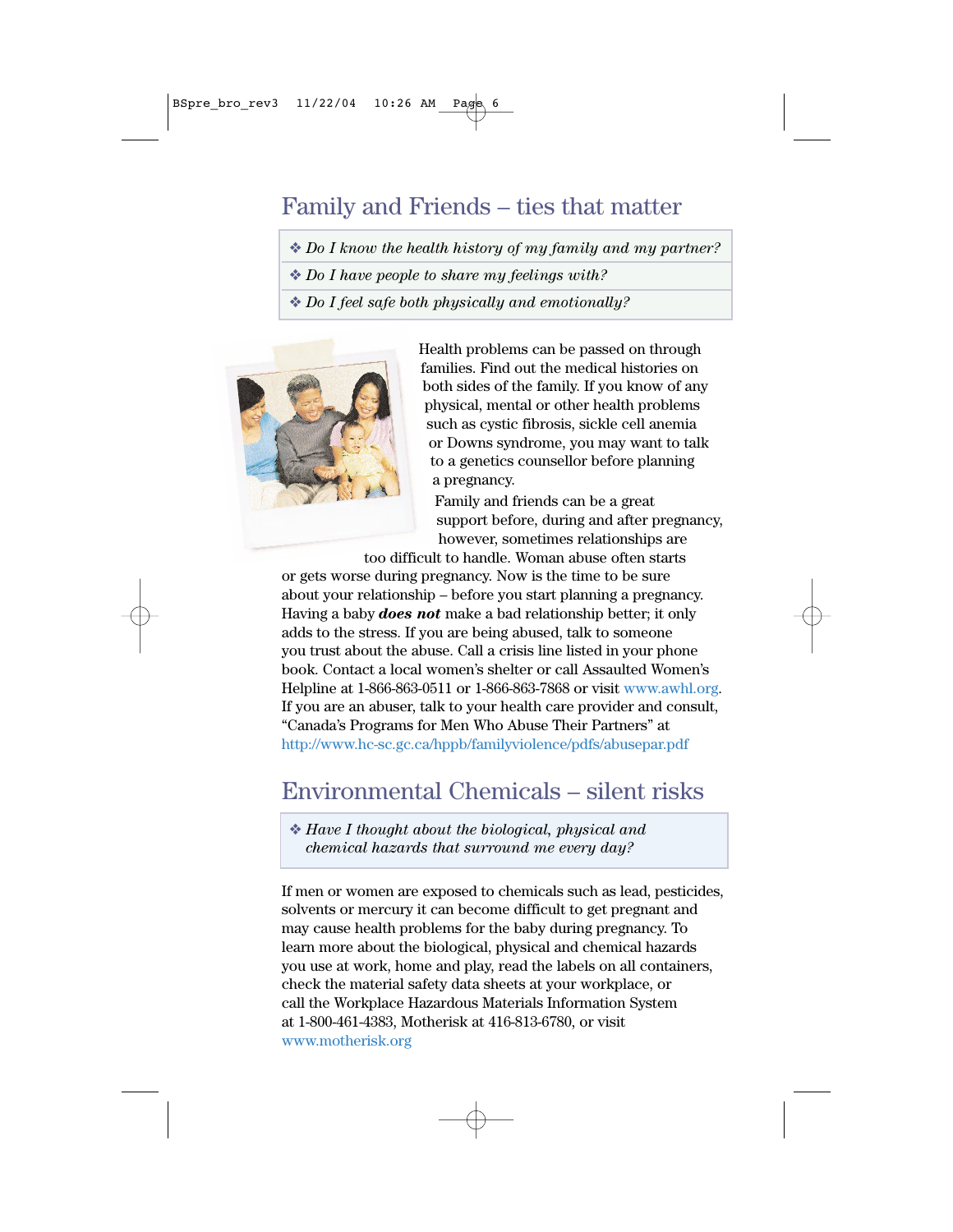# Physical Examination – check-up

- ❖ *Have I booked my 'health before pregnancy' check-up with my health care provider?*
- ❖ *Are my immunizations up-to-date?*
- ❖ *Have I been tested for sexually transmitted infections (STIs)?*

Men and women benefit from a check-up prior to pregnancy. If you have had problems with a previous pregnancy, have a medical condition or are taking drugs, you may need specialized care before, during and after pregnancy.

Have you or your partner had infections such as chicken pox or rubella (German measles)? If not, you need to be immunized before pregnancy.

STIs may make it difficult to get pregnant and can harm an unborn baby. Chlamydia is a common STI. It often has no signs or symptoms. If left untreated, chlamydia can lead to infertility. There are many other STIs including HIV/AIDS. Talk to your health care provider about being tested for STIs. Learn how to prevent a pregnancy until you are ready to start your family.

# Breastfeeding – nature's gift

- ❖ *Is breastfeeding the healthiest choice for my baby?*
- ❖ *Have I thought about the risks of formula feeding?*
- ❖ *Do I know where to get reliable information on breastfeeding, before and after the baby is born?*

Most parents decide how to feed their baby before they are even pregnant. Breastfeeding is the healthiest choice for a baby. Breast milk provides more nutrition than what manufactured formula can offer (no matter what the advertisements claim). Formula feed babies get respiratory infections that require hospitalization, more often than breastfed babies. Talk to your family, friends and health care provider about how you would like to feed your baby. Find out the facts. Your public library has lots of books on breastfeeding. Contact your local public health unit for more information.